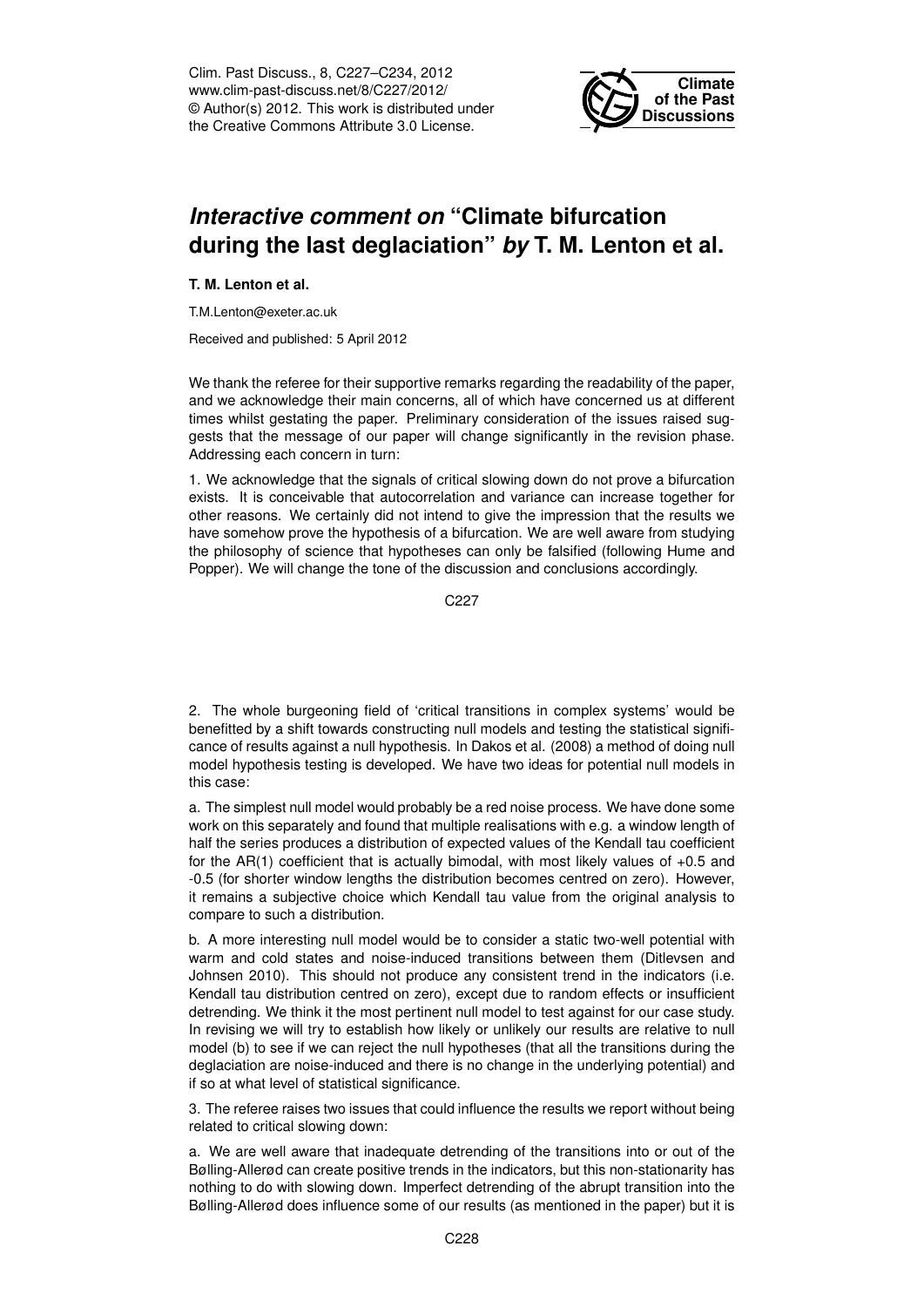not the sole cause of the trends in the indicators. For example, there are visible lowfrequency fluctuations during the Bølling-Allerød that were not present beforehand and clearly show a more sluggish system. There is a difficult trade-off here in that reducing the bandwidth to the point that detrending removes the very abrupt transition into the Bølling-Allerød also removes many of the smaller fluctuations that we want to study to be able to detect (or not) the signal of critical slowing down. With a bandwidth of 10 we still get an overall rise in AR(1) coefficient across all 6 datasets (as is clear from the contour plots in Figures 2-3 of the original paper). When we go to a bandwidth of 5, the rise in AR(1) coefficient is still there in all three ln(Ca) datasets, and in GISP2 d18O (Fig. 1), but it is no longer present in GRIP d18O (Fig. 2) or NGRIP d18O (analysis looks similar to GRIP d18O). Currently we are experimenting with ways of manually detrending the abrupt transitions themselves before applying the more sophisticated Gaussian filtering with a larger bandwidth.

b. The referee's deeper criticism is that we are mixing different states by including the Bølling-Allerød and the states before and after it in the same time-series for analysis. The idea that these are different climate states is already implicit in our conceptual model (Figure 7 of the original paper). We acknowledge that the dynamics of the different states could be quite different, including the decay rate of fluctuations. To address this we have constructed revised time-series by taking out the Bølling-Allerød and splicing together the intervals before and after it (joining the Last Glacial Maximum to the Younger Drays). This does not create a serious discontinuity in any of the data series, which now represent the behaviour of the cold climate state, alone. We have done some preliminary analyses of these datasets and the results are changed considerably. We find that in all three ln(Ca) datasets there is a pronounced signal of rising variance, especially at the end of the Younger Dryas, and at GRIP (Fig. 3) and NGRIP (Fig. 4) the ACF and DFA indicators are also rising. In contrast, in the d18O datasets there are mixed trends in the indicators, which do not support the hypothesis of the cold climate state approaching a bifurcation. The ln(Ca) results could be consistent with critical slowing down, if one takes the view (Ditlevsen and Johnsen 2010)

C229

that rising variance should present an earlier and stronger signal than rising AR(1) coefficient. However, one might equally argue that the re-advance of ice sheets in the Younger Dryas increased climate variability, which in turn increased the likelihood of a noise-induced transition into the Holocene.

We need to redo the new analyses more carefully, but the preliminary results from 3b suggest a key change to the thrust of the paper. We propose to reframe the paper in terms of testing the hypothesis of a bifurcation during the deglaciation, with the distinct possibility that it is rejected in favour of the null model of noise-induced transitions. Still we feel the analysis and results are worthwhile.

## References

Dakos, V., et al. (2008), Slowing down as an early warning signal for abrupt climate change, Proceedings of the National Academy of Sciences USA, 105(38), 14308- 14312.

Ditlevsen, P. D., and S. J. Johnsen (2010), Tipping points: Early warning and wishful thinking, Geophysical Research Letters, 37, L19703.

Interactive comment on Clim. Past Discuss., 8, 321, 2012.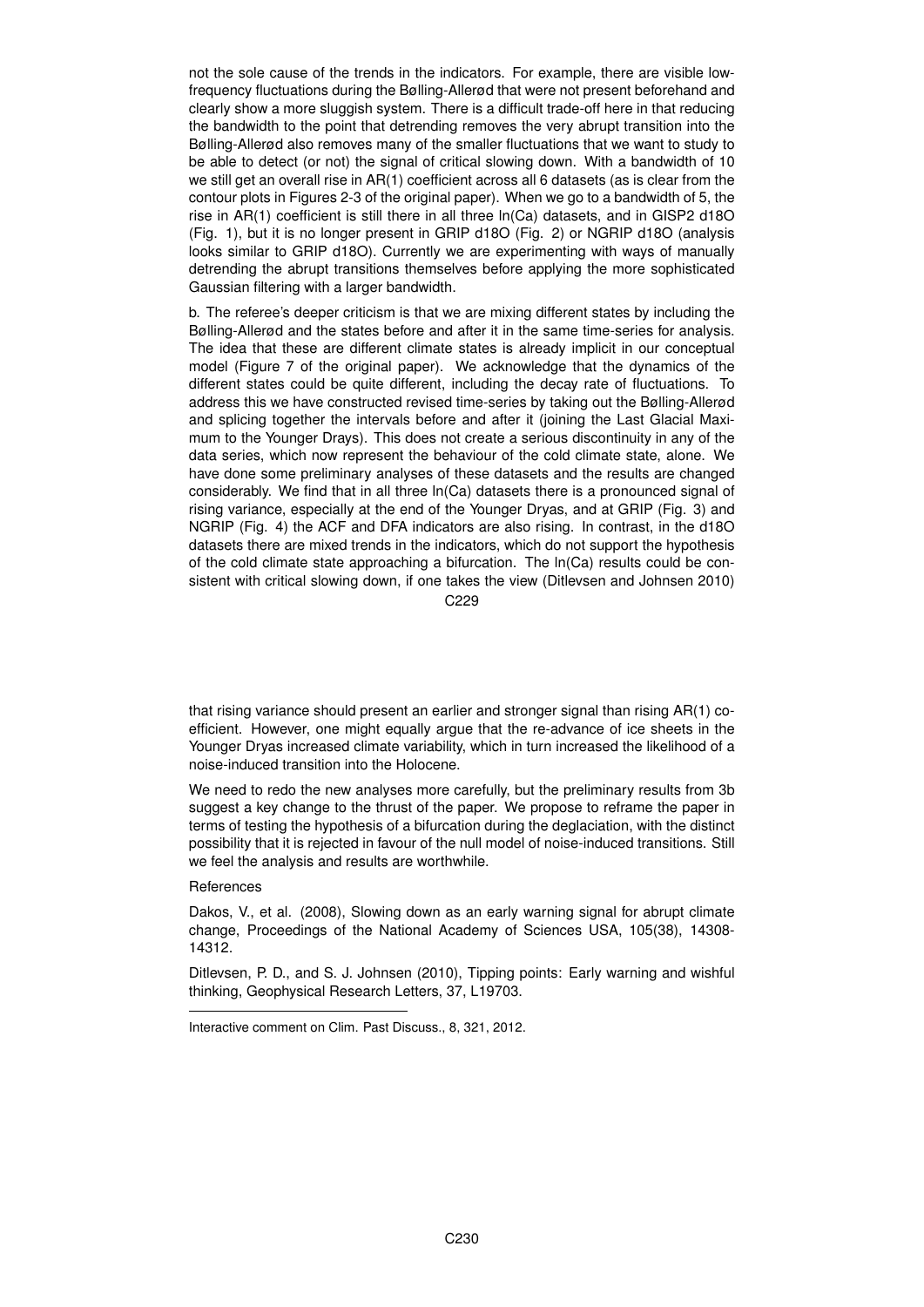

**Fig. 1.** Analysis of (top row) GISP2 d18O 22.9-11.7 ka, detrending (red line) with a filtering bandwidth of 5, (second row) detrended data, (third row) ACF-indicator, (bottom row) variance.



**Fig. 2.** Analysis of (top row) GRIP d18O 22.9-11.7 ka, detrending (red line) with a filtering bandwidth of 5, (second row) detrended data, (third row) ACF-indicator, (bottom row) variance.

C231